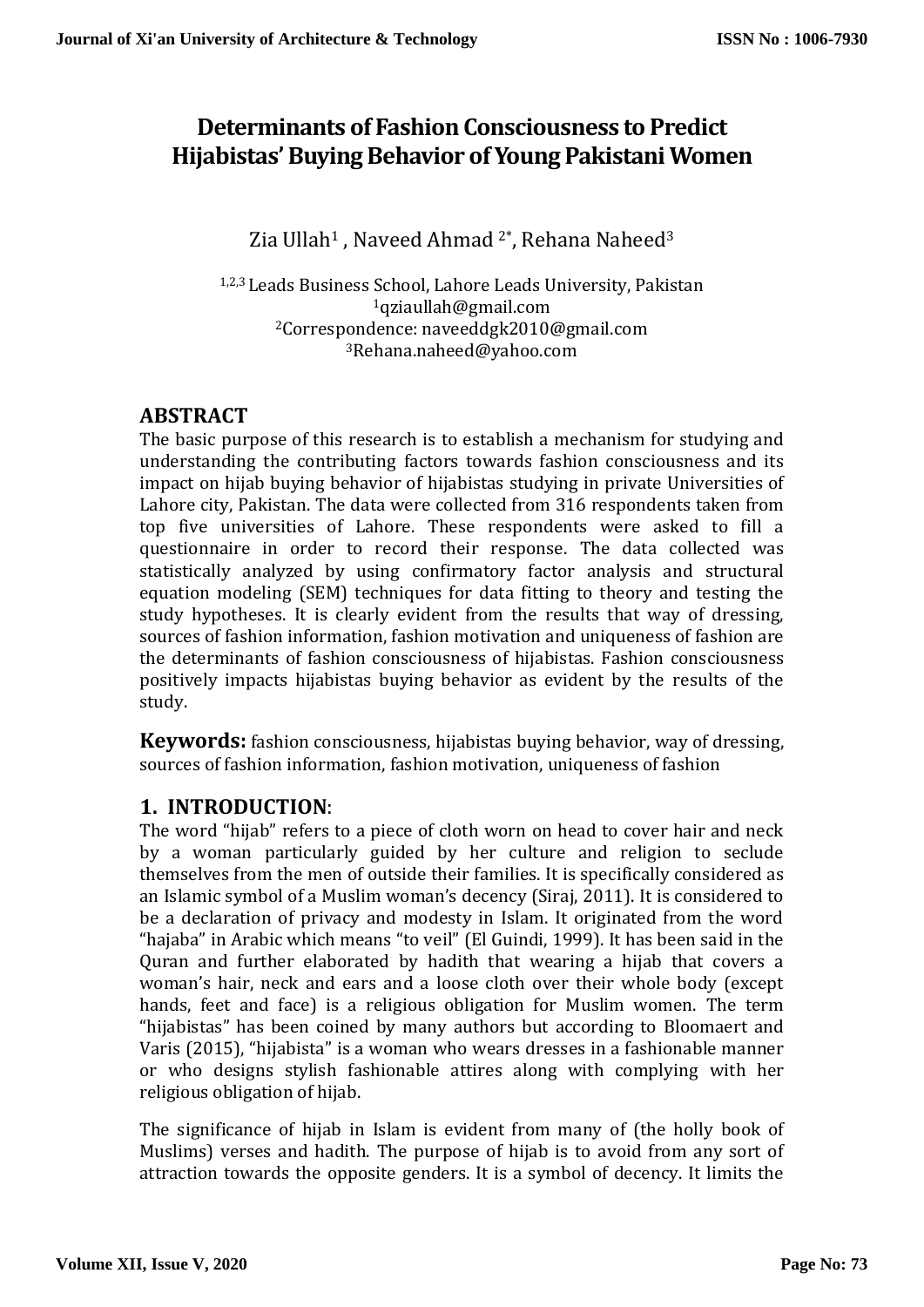interaction of the genders. (Al-Albani,2002). Hijab is also a way of protecting women from physical or sexual harms as well as it makes people judge her based on her values and morals instead of her physical appearance. It also refers to being disconnected from this world and more connected to Allah.

Fashion consciousness is defined a person's interest in latest fashion and style inclinations. (Nam et al.,2007) Fashion conscious consumers have knowledge about fashion and strive to adopt latest style to their apparel. (Guttman and Mills, 1992). Out of 2 billion Muslims in the world, there are more women than men. And almost more than half of Muslim women wear hijab or prefer to wear hijab in public. Recently, a survey was conducted by the University of Michigan's Institute for Social Research conducted in seven Muslim-majority countries (Tunisia, Egypt, Iraq, Lebanon, Pakistan, Saudi Arabia and Turkey) to find out the opinion of Muslims about how a Muslim woman should dress for going out in public. Saudi Arabia scored the highest of 69% for a conservative form of hijab. After Saudi Arabia, Pakistani people expressed their preference to be this conservative form of hijab. Lebanon and Turkey presented their preference to be without hijab.

With the greater outreach of social media and widespread of awareness in education of Muslim women, the hijab culture has been transformed into a fashion and style oriented mega trend. Muslim women especially younger ones tend to look for a new trendy hijab and attire with different color schemes based on aesthetic sense. This trend of fulfilling the religious obligation along with adopting new and stylish trends in hijabs has been flourishing at a fast pace which has raised many questions as well as research problems to find out the contributing factors of these trends. (Hassan and Harun 2016).

Looking at Muslim women of the  $21<sup>st</sup>$  century, it is observed that they are more sensitive about their identity especially their social image which leads to new patterns of fashion consumption. Hijabistas are becoming more culturally hybrid as it is observed that tight fitted clothes and jeans with a headscarf is being worn by many Muslim women. This leads to the impact of both the cultures on Muslim female consumer decision making styles in case of attires.

In Pakistan, this hijab culture has been spreading at a fast rate with increasing number of hijabistas who are fashion consciousness and take decisions by keeping in mind their fashion knowledge and latest hijab fashion trends. As hijab was a way of depicting modesty and decency, it was also a form of conservative apparel. With the passage of time Muslim women are becoming more fashion conscious and style oriented, they've also adopted this consciousness to their hijab consumption. Similar is the case with Pakistani young hijabi women, as they're becoming more aware of latest fashion and style trends, their buying behaviors have evolved and are being more impacted by fashion consciousness and mindfulness. So the present research aims at identifying the contributing factors towards fashion consciousness and their impact on buying behavior of hijabistas and what is the influence of fashion consciousness on hijabistas buying behavior in the context of Pakistan.

This research adds in existing literature as it would generate a composite and verifiable result about the trends of hijab fashion among young Pakistani women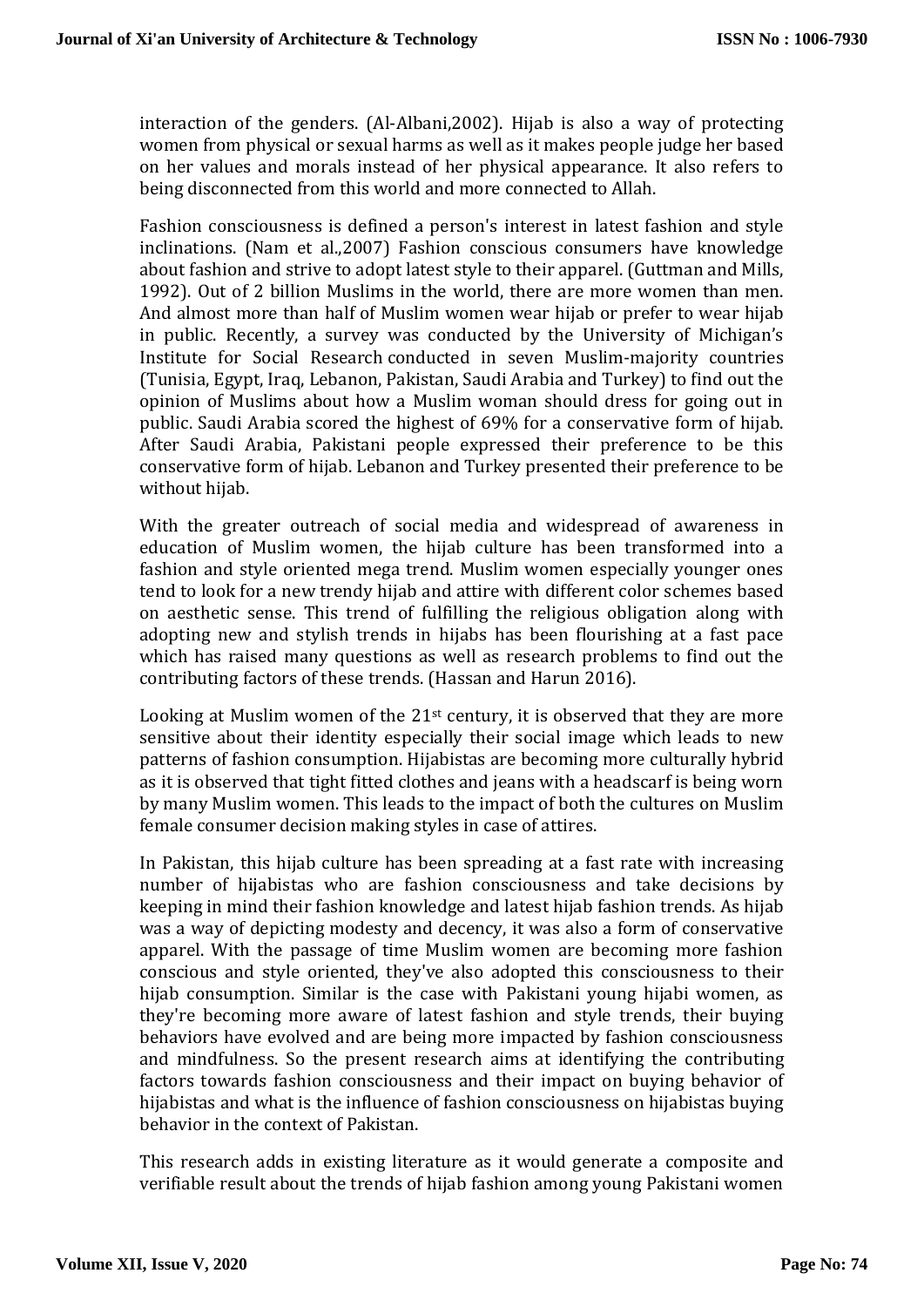and how fashion consciousness is impacting them so that apparel and attire companies may design a new range of hijab relevant to the preferences of young hijabistas of Pakistan. This can prove to be an opportunity recognition for many apparel companies as they will be able to see this segment of the market more clearly and gain an insight on hijabista buying behaviors and patterns.

Furthermore this research will be the pioneer one to explain how hijab is evolving into an even stronger symbol of identification for Muslim women and how they prefer to modify it according to their fashion needs and preferences. It will further elaborate the concept of fashion consciousness as well as its various elements. It will also explain how Pakistani Muslim hijabistas are following trends of style in their hijab choice. It will make addition to the literature giving a spectral view of the fashion and style conscious hijabista generation and their hijab buying behaviors.

### **2. LITERATURE REVIEW**

# **2.1 Fashion Consciousness And Hijab Buying Behavior**

Fashion is a way or manner of depicting one's social character and individualism. (Cardoso, Costa and Novais, 2010). Fashion conscious consumer is an individual who is extremely interested in all the things concerning fashion and style (O'Cass, Lee, and Siahtiri 2013). So, fashion consciousness refers to the mark of a person's immersion towards style and fashion. Various studies have suggested that the important term of fashion consciousness explains consumers who are concerned and sentient about their social image and physical allure as elucidated by Wan et al. (2007). Fashion conscious consumers behave in a certain way as according to Wan et al. (2007) they give additional consideration to new and prevailing styles, regularly buy clothes of recent trends and relish spending on them.

Fashion enables a lady to exhibit their social and cultural identity and fashion stems from culture so it uses direct visual conveying through meanings and symbols. (Krats and Reimer, 1998). According to Hassan (2016), Muslim consumers who are fashion conscious may like to recognize themselves with symbolic Muslim identity markers as an extended version of their Muslim image and will show higher tendency to buy fashionable and stylish hijab. Muslim fashion conscious women may communicate their social, cultural and religious identity through hijab fashion.

# **DIMENSIONS OF FASHION CONSCIOUSNESS**

#### **2.1.1 Way of Dressing**

An individual's dressing style is a marker of his/her personality (Hassan, 2016). An individual's interest in clothing or the way of dressing is demonstrated by their way of dressing (Wan et al., 2007). The interpretation of styles may vary from consumer to consumer owing to their uniqueness as an individual (Hassan, 2016). Dressing style and fashion consciousness are related. (Wan et al., 2007). Apparel choice and their complementary behaviors for a person's features and style exhibit their self-image (Piacentini and Mailer, 2004). The way of dressing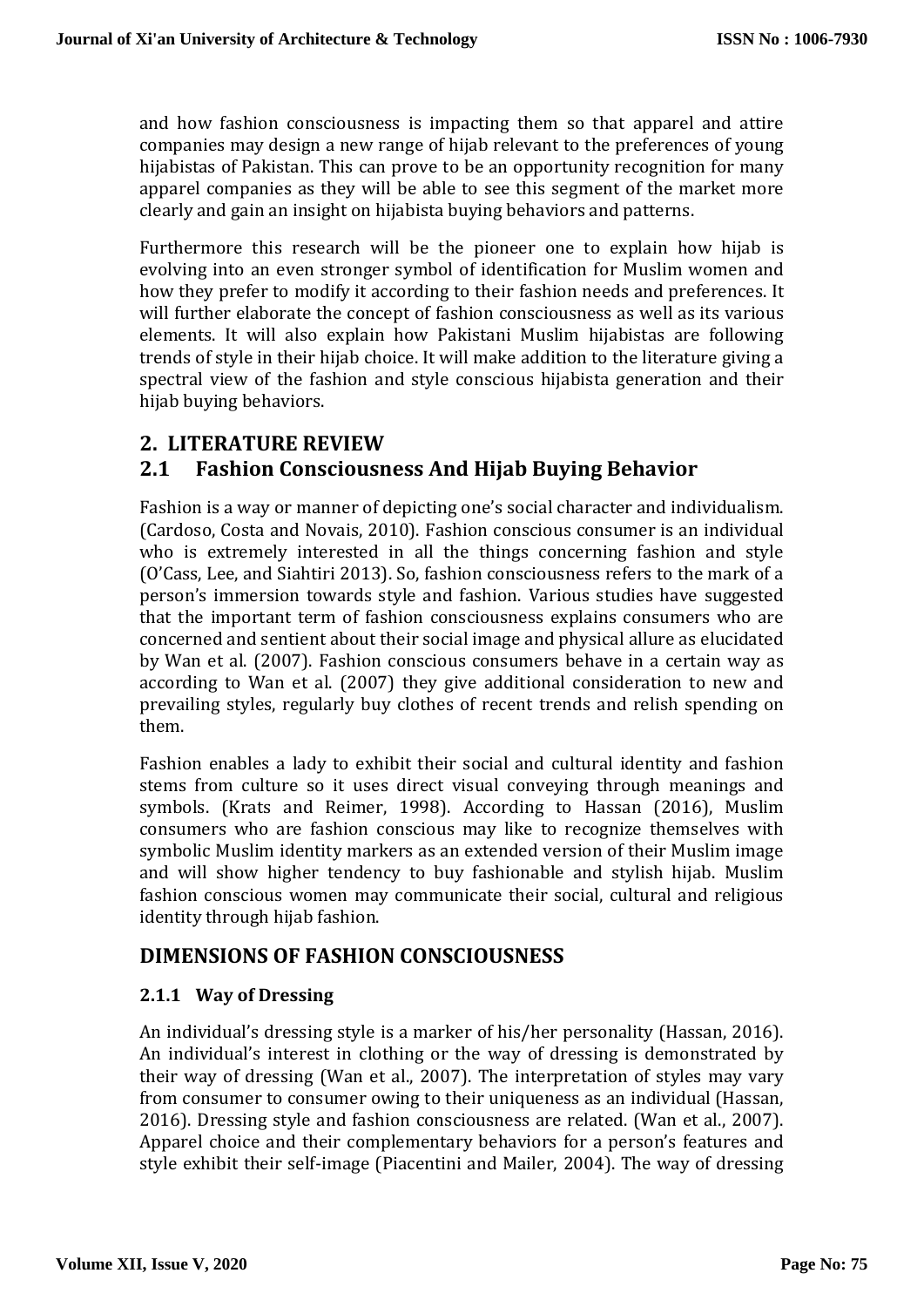may act as a tool of bringing betterment to self-concept (Hassan, 2016). Muslim women's who are concerned about their style tend to be more fashion conscious. So we propose that

**Hypothesis 1:** Way of dressing and fashion consciousness are positively related.

#### **2.1.2 Sources of Fashion Information**

Customers tend to lessen risk and uncertainty in buying decisions by always looking for knowledge and information about products and services according to Cox and Rich (1964). Consumers make additions to their knowledge about products through sources of information like advertisements, store displays, peers, family and friends, various media etc. (Hassan, 2016). According to Engel, Blackwell and Miniard (1995), personal information sources are friends, parents, siblings and sales people while Cox and Rich (1964) classified information sources into three groups i.e. market dominated sources, neutral sources and personal sources.

Fashion conscious consumers are always looking for new information about latest style and trends. By recognizing fashion information sources consumers enhance their knowledge of new wear trends (Nam et al., 2007). Some of the consumers become obsessed with fashion and as a result become fashion conscious (Hassan, 2016). Significant sources of fashion information for new style trends are catalogues, social get-togethers, store displays, fashion magazines and friends. (Nam et al., 2007). Fashion conscious consumers require information from mass media while the consumers who are not fashion conscious do not depend upon them. (Ibrahim, Ghazali and Zakaria, 2011). Hassan (2016) concluded that consumers who have more fashion knowledge sources are more fashion conscious. Hence we propose

**Hypothesis 2:** Sources of fashion information and fashion consciousness is positively related.

#### **2.1.3 Fashion Motivation**

The motive behind underlying actions is called motivation (Guay et al., 2010). Many methods from examining motivation identify the behaviors guided by cognition, and the non-cognitive aspects, or both. (Hassan, 2016). Hassan (2016) explains that motivation controls behavior characterized by keenness and willingness. While studying consumer behavior, Mullen and Johnson (1990) observed that motivation becomes the reason or motive behind the want or yearning for a product. Bohdanowicz and Clamp (1994) elucidated motivation as a source of reasons for buying of a product. Important motivations for adult's clothing buying can be conformism and acknowledgement (Chen-Yu and Seock, 2002). Hassan (2016) identifies that fashion-conscious consumers are motivated by fashion. According to Khare, Parveen and Mishra (2012) fashionable attire helps in bringing betterment to one's identity and social image in a social group and also depicts good choice and status and this drives motivation among consumers. Therefore it is proposed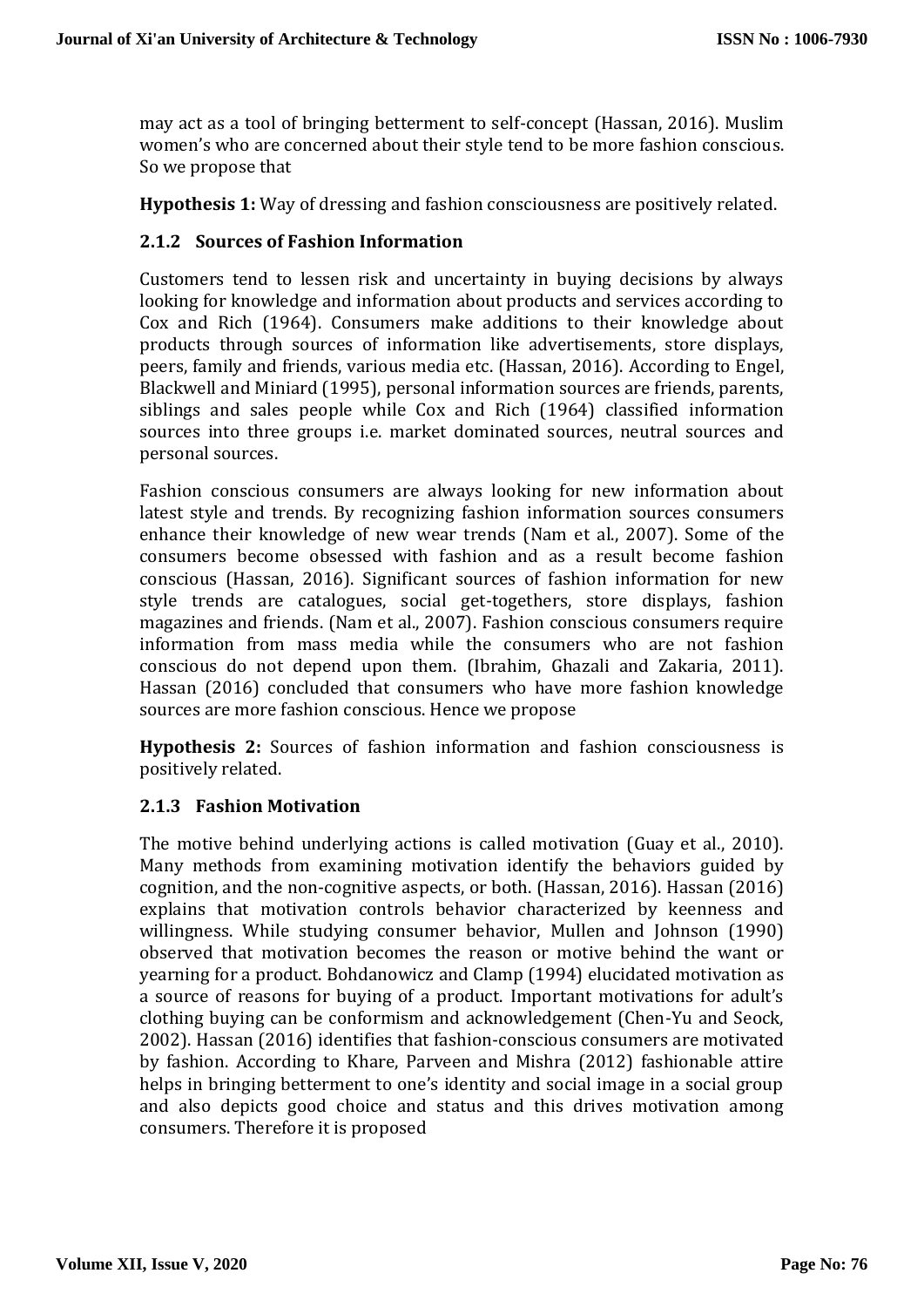**Hypothesis 3:** A positive relationship exists between fashion motivation and fashion consciousness.

#### **2.1.4 Uniqueness of Fashion:**

In consumer behavior, uniqueness means the potential of a customer to prefer and gain unique products (Tian, Bearden and Hunter, 2001). As demonstrated by need for uniqueness theory, people have a need to maintain a separate and unique identity (Fromkin,1970). Motivation behind this uniqueness may be shown in ways of a consumer's attire acquisition which helps them develop their exclusive personal individuality as well as a separate social status (Tepper and Hoyle, 1996). Modern Muslim women have become innovative in their dressing styles through understanding the idea of dressing in Islam (Wilson, 2013). Fashion conscious users are claimed to be uniqueness seekers. (Hassan, 2016). Modern Muslim women seek uniqueness in their fashion which makes them more fashion conscious. so these arguments support the following hypothesis

**Hypothesis 4:** Uniqueness of fashion and fashion consciousness are directly proportional.

#### **2.1.4 Hijibista buying behavior and fashion consciousness**

Consumer's buying behavior is the way a user purchases and gets rid of products and services for the purpose of satisfying a need or want (Kotler and Keller, 2011). Consumers apart from buying a product for its functional attributes, also make the buying decision based on its symbolic representation and image displayed by having it (Hassan, 2016). When female Muslim consumers shop for hijab, they exhibit various behaviors based on the symbolic representation of it and the impact it will have on their social image. They seem to look for a hijab that conveys their values and their intended fashion and style statements. Modern Muslim women of the present era, exhibit conscious behaviors regarding their social status and self-perception while buying hijabs (Hassan, 2016). As modern Muslim women want to gain acceptance of the fast-moving society they tend to look for such style orientation in hijab (Hassim, 2014). Muslim young women are becoming more aware of latest fashion trends and that impacts their hijab buying behavior.

Fashion conscious Muslim women possess and maintain newest apparel styles which are reflected in their hijab buying behavior (Hassan, 2016). According to Hassim (2014), the trend of hijab fashion has been spreading at a fast pace and this has become the reason of a stylish modern image of Hijabista Muslim women. Hijabista women set goals to look chic and trendy along with choosing a suitable modest fashion to maintain the image as a Muslim woman according to Hassan (2016). Fashion consciousness positively impacts hijab buying behavior. Fashion conscious women tend to seek uniqueness in their hijab fashion. Similarly, fashion motivation has a positive relationship as motivation acts the force behind product purchasing. The image of a Muslim woman is represented by hijab fashion so Muslim women set their preferences for such fashion which conforms to their self-image along with displaying their socially preferred image to others (Sirgy, 1982). Way of dressing and sources of fashion information have positive impact on the fashion consciousness of hijabista women. Fashion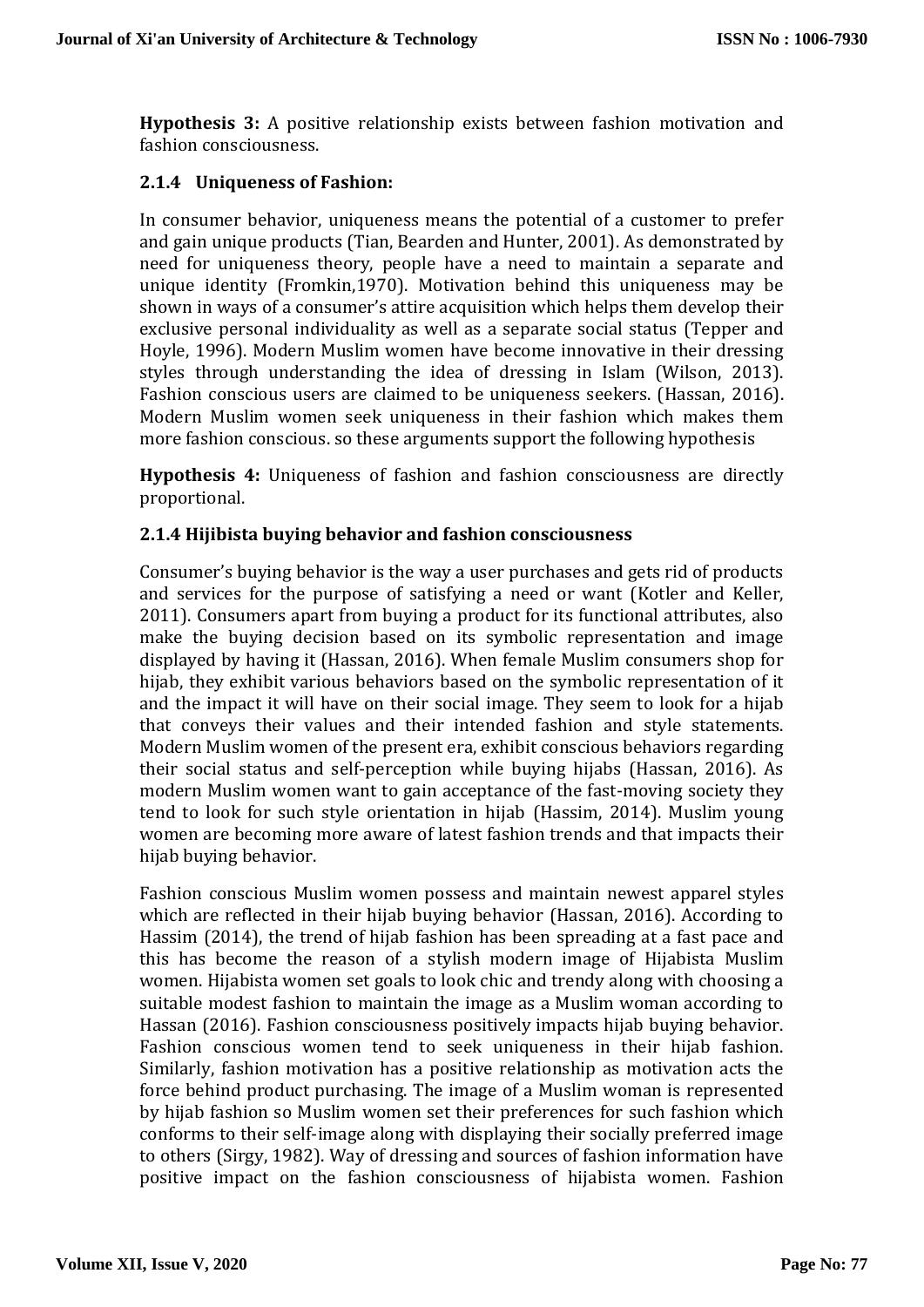consciousness being impacted by these four factors, positively impacts hijab buying behavior.

**Hypothesis 5:** Fashion consciousness has a positive relationship with hijab buying behavior.



**Figure 1:** Research model based on the study of Hassan & Harun, (2016)

# **3. METHODOLOGY**

# **3.1 Sample and Population**

We choose the young female hijabista students from private universities of Lahore city which is one of the largest city of Pakistan and is recognized as an education hub especially for higher education. We distributed 500 questionnaires among different hijabista students of selected private universities with the help of faculty members of respective departments. The sampling technique for present study was convenient sampling technique and we chose non-probability sampling method due to non-accessibility of sampling frame. The sample size of present write-up is calculated using the given formula at 95% level of confidence which showed that our sample size should be 385.

*Sample Size = (Z-score)2 \* StdDev\*(1-StdDev) / (margin of error)2 = ((1.96)2 x .5(.5)) / (.05)2=(3.8416 x .25) / .0025=.9604 / .0025= 384.16*

We received a total of 316 fully filled questionnaires which were useful for data analysis.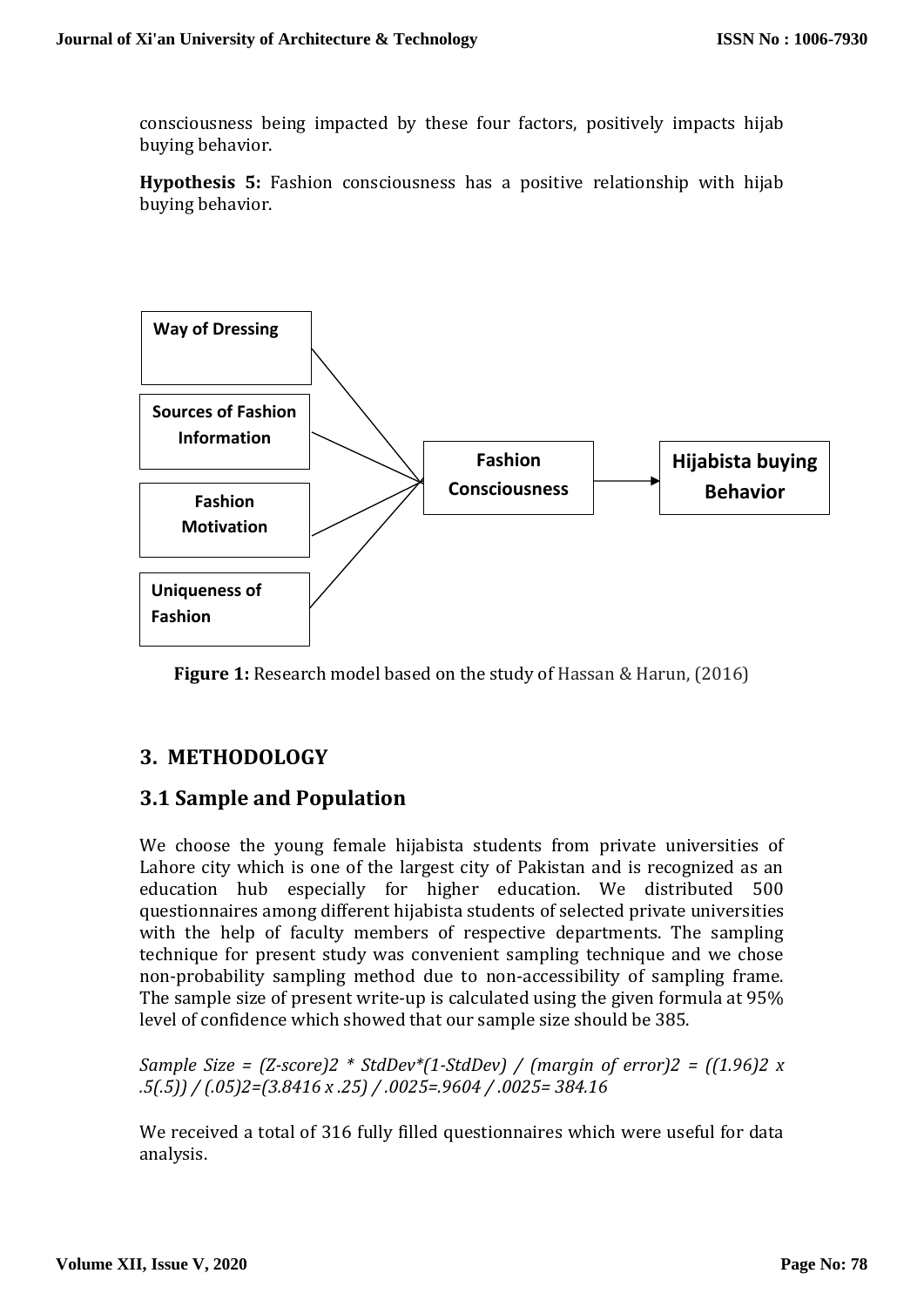### **3.2 Questionnaire**

There are six constructs in the questionnaire taken from existing literature on fashion. First construct namely dressing style has 4 items adopted from Wan et al. (2007). Second and third construct namely sources of information and motivation have 6 and 7 questions respectively taken from Nam et al. (2007). Fourth construct namely uniqueness of fashion has 7 questions taken from Jin and Son (2014). Fifth construct namely fashion consciousness has 4 questions adopted from O'Cass et al. (2013). Last construct "hijab buying behavior" has 4 questions adopted from Lertwannawit and Mandhachitara (2012). A 1-5 likert scale was used measuring responses from 1=Strongly Disagree to 5=Strongly Agree.

### **4. RESULTS AND DATA ANALYSIS**

Table 1 shows Demographic information of respondents, majority of the respondents were from 18-23 years' age group. 78 respondents were between the age of 24-29. A total of 64 respondents were aged 30-35 years. Similarly 171 out of 316 respondents were undergraduates. 114 were graduates and only 31 were post graduates.

| Age              | <b>Frequency</b> | Percentage |
|------------------|------------------|------------|
| 18-23            | 174              | 55.0       |
| 24-29            | 78               | 25.0       |
| 30-35            | 64               | 20.0       |
| <b>Education</b> |                  |            |
| Undergraduate    | 171              | 54.2       |
| Graduate         | 114              | 36.0       |
| Post Graduate    | 31               | 9.8        |
| <b>Total</b>     | 316              | 100.0      |

**Table 1:** Demographics Of Respondents

Next we performed Pearson Correlation analysis to analyze correlation among variables. Table2 gives all the results of correlation analysis. It shows that correlation between dressing style and sources of fashion information is 0.46\*\* which means they have a positive relationship. Similarly, correlation value of dressing style and fashion motivation is 0.21\*\* showing positive relationship between them. Similarly 0.52\*\* is the value of correlation between dressing style and fashion uniqueness showing positive relationship. Dressing style and fashion consciousness have positive relationship as evident by a correlation value of 0.45\*\*. Hijabista buying behavior has a positive relationship with dressing style as shown by correlation value of 0.24\*\*.

Sources of fashion information and fashion motivation exhibit positive relationship as they have a correlation value of 0.32\*\*. Likewise, sources of fashion information and fashion consciousness show correlation of 0.43\*\* meaning a positive relationship. Correspondingly, 0.28\*\* is the correlation value shown by sources of fashion information and hijabista buying behavior meaning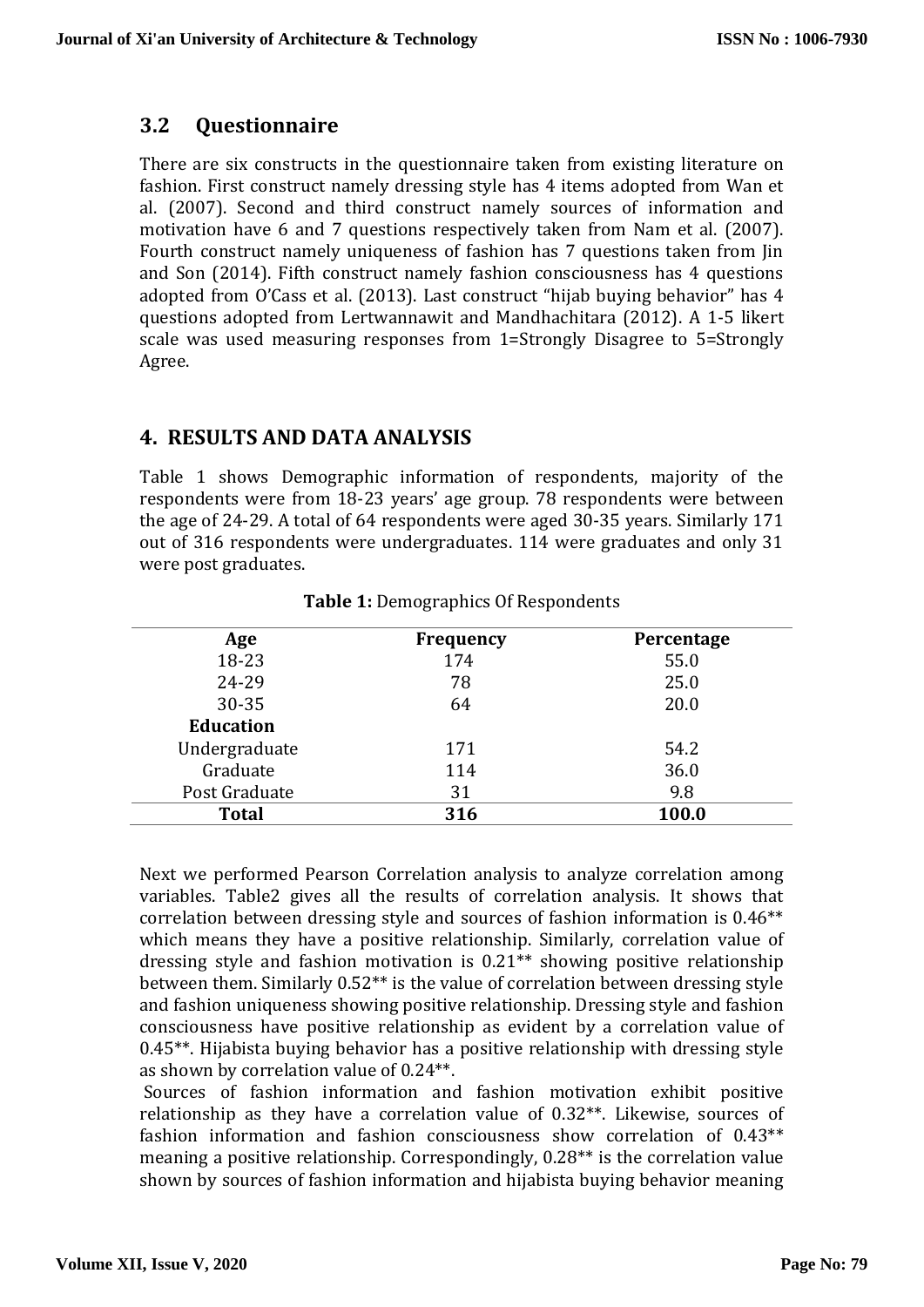a positive relationship. Congruently, fashion motivation and fashion uniqueness have  $0.40**$  value of correlation showing a positive relationship.

The value 0.24\*\* shows the positive relationship of fashion motivation and fashion consciousness. Correlation value of 0.49\*\* is shown by fashion motivation and hijabista buying behavior meaning a positive relationship. Fashion uniqueness and fashion consciousness are positively related and show a correlation value of 0.34\*\*. Similarly, fashion uniqueness and hijabista buying behavior show positive relationship as shown by their correlation value which is 0.25\*\*. Finally, fashion consciousness and hijabista buying behavior have a positive relationship between them as evident by the correlation value of 0.31\*\*. The table blow also describes the results of discriminant validity which is measured through square root values of average variance extracted (SQAVE) for each construct. The rule of thumb in this regard is that if value of square root of SQAVE of a construct is larger than the values of correlations of that construct with other constructs than discriminant validity of the instrument is validated. Keeping in view this rule of thumb all values are showing sufficient results for accepting discriminant validity for each variable.

**Table 2:** Descriptive Statistics, Correlations and discriminant validity

| Constructs Mean |      | Std  | <b>DS</b>                                  | <b>IFS</b> | <b>MV</b>                                          | <b>UFQ</b>       | <b>FSC</b> | <b>HBB</b> |
|-----------------|------|------|--------------------------------------------|------------|----------------------------------------------------|------------------|------------|------------|
| <b>DS</b>       | 3.22 | .832 | .89                                        |            |                                                    |                  |            |            |
| <b>IFS</b>      | 3.31 |      | $.911$ $.46^{**}$ .78                      |            |                                                    |                  |            |            |
| <b>MV</b>       | 3.11 |      | $.942$ $.21^{**}$ $.32^{**}$               |            | .83                                                |                  |            |            |
| <b>UFO</b>      | 3.48 |      | $.821 \t .52^{**} \t .40^{**} \t .54^{**}$ |            |                                                    | .84              |            |            |
| <b>FSC</b>      | 3.09 |      |                                            |            | $.838$ $.45^{**}$ $.43^{**}$ $.24^{**}$ $.34^{**}$ |                  | - 79       |            |
| <b>HBB</b>      | 3.19 | .890 | $.24***$ $.28***$                          |            |                                                    | $.49^{**}$ .25** | $.31***$   | .86        |

DS=Dressing Style, IFS= Fashion Information Source, MV= Fashion Motivation, UFQ= Uniqueness of Fashion, FSC= Fashion Consciousness HBB= Hijabista Buying Behavior

Table 3 demonstrates the result of composite reliability (CR) and the results of average variance extracted (AVE). The results confirm that there is no issue of composite reliability in our instrument as all values are well above the threshold level of 0.70. Similarly the cut-off value AVE is 0.50 which means if the value of each construct is above the level of 0.50 then AVE values are in acceptable range. AVE is measure of convergent validity of the instrument.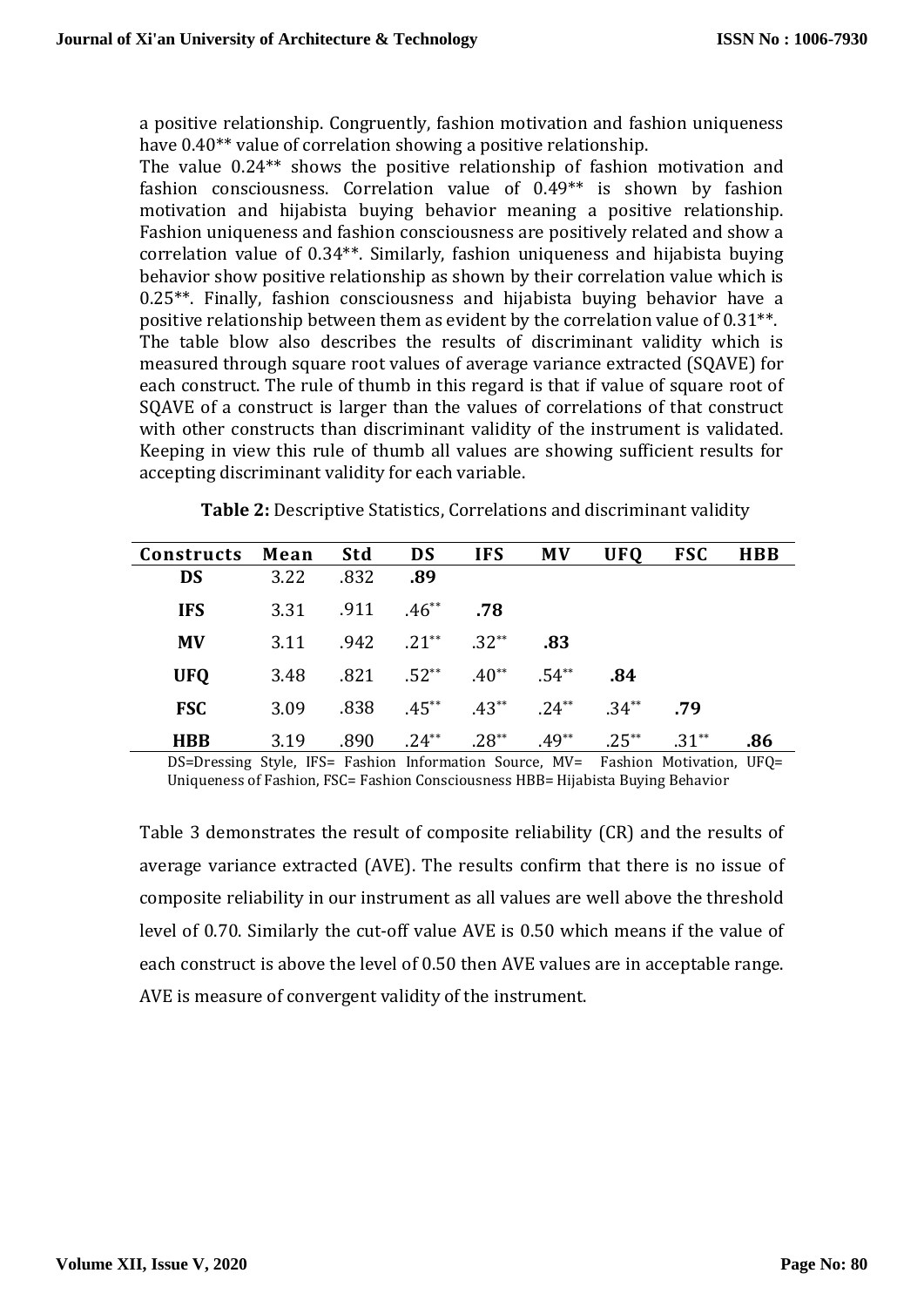| <b>Constructs</b> | <b>Composite Reliability</b> | <b>AVE</b> |
|-------------------|------------------------------|------------|
| <b>IFS</b>        | 0.922                        | 0.608      |
| <b>DS</b>         | 0.878                        | 0.798      |
| <b>FSC</b>        | 0.837                        | 0.788      |
| <b>UFQ</b>        | 0.945                        | 0.703      |
| <b>MV</b>         | 0.922                        | 0.695      |
| <b>HBB</b>        | 0.944                        | 0.746      |

|  | Table 3: Composite Reliability and Convergent validity |  |
|--|--------------------------------------------------------|--|
|  |                                                        |  |

DS=Dressing Style, IFS= Fashion Information Source, MV= Fashion Motivation, UFQ= Uniqueness of Fashion, FSC= Fashion Consciousness HBB= Hijabista Buying Behavior

We preformed confirmatory factor analysis (CFA) using AMOS software and we assessed CFA through measurement model which is shown in figure 2. Initially the results of CFA were not satisfactory as we observed model fitting values by observing different model fit indices values (table 4). For model fitting we had to delete some items which were having weak factor loadings (for example we deleted IFS4, MV6, MV7 and UQF7) and correlate some error terms (e19 & e17, e16 & e20). After these adjustments, eventually model produced good results as confirmed by the values of model fit indices which are shown in table 4.



*Figured 2: Confirmatory Factor analysis using AMOS*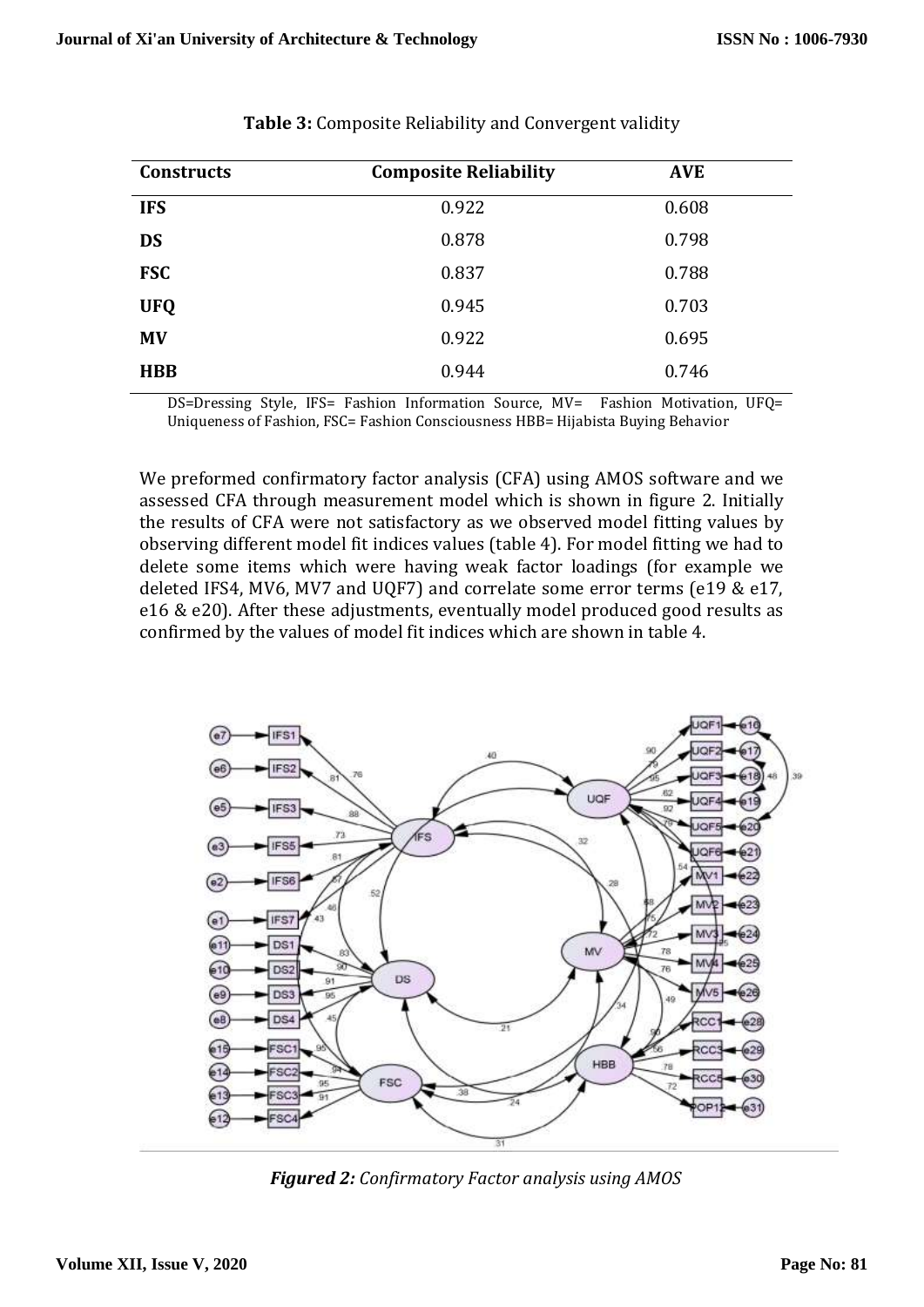| <b>Fit Indices</b> | <b>Values</b> | <b>Measurement Model</b> |
|--------------------|---------------|--------------------------|
| $x \frac{2}{df}$   | < 3.0         | 2.59                     |
| <b>NFI</b>         | $\geq 0.90$   | 0.915                    |
| <b>CFI</b>         | $\geq 0.90$   | 0.933                    |
| <b>TLI</b>         | $\geq 0.95$   | 0.912                    |
| <b>IFI</b>         | $\geq 0.90$   | 0.901                    |
| GFI                | $\geq 0.90$   | 0.921                    |
| <b>AGFI</b>        | $\geq 0.80$   | 0.935                    |
| <b>RMSEA</b>       | < 0.08        | 0.048                    |

Table 5 shows the results of hypotheses testing for all five hypotheses of present study, β value of our first hypothesis to be 0.49 which means that one unit change in dressing style causes 0.49 unit of change in the fashion consciousness. This table also shows that the CR-value is 7.474 which is greater than 2.00 and pvalue is 0.000 which is less than 0.05. As these results suggest it can be said that dressing style and fashion consciousness are significantly and positively related. Hence, null hypothesis is rejected and alternative hypothesis H1 is accepted.

Similarly, the statistical results show that H2, H3, H4 and H5 are all accepted as their β value show positive relationships of information source, fashion motivation and uniqueness of fashion with fashion consciousness and finally fashion consciousness and hijabista buying behavior. All CR-values are greater than 2.00 which generate evidences for acceptance of alternate hypotheses and rejection of null hypotheses.

| <b>Hypothesis</b> | (ß) | <b>CR</b> | p-<br>value | Significant/in-significant |
|-------------------|-----|-----------|-------------|----------------------------|
| H1                | .49 | 7.47      | ***         | Significant                |
| H <sub>2</sub>    | .11 | 4.98      | ***         | Significant                |
| H <sub>3</sub>    | .15 | 5.58      | ***         | Significant                |
| <b>H4</b>         | .88 | 6.66      | ***         | Significant                |
| <b>H5</b>         | .37 | 6.28      | ***         | Significant                |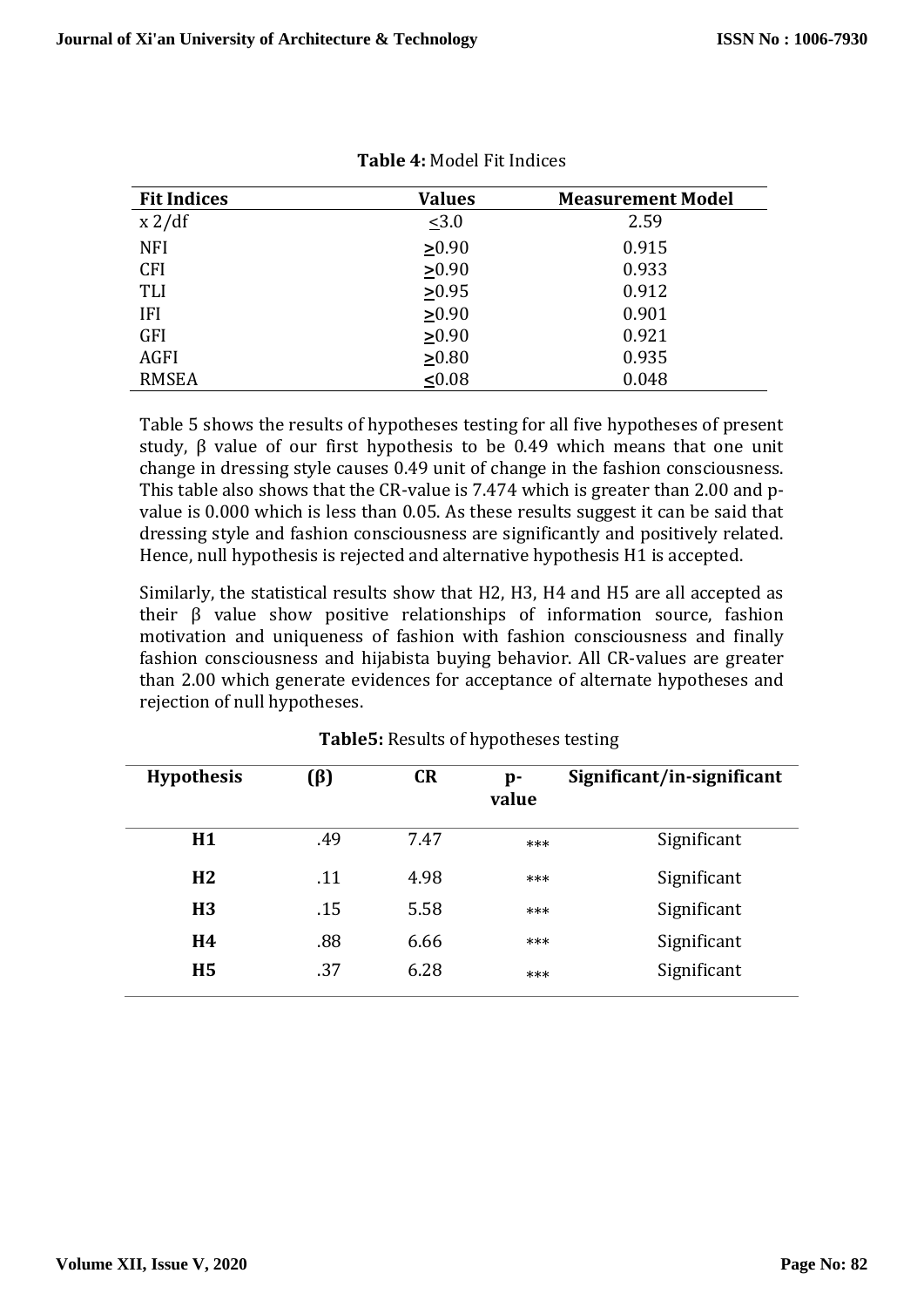

*Figured 3: SEM analysis using AMOS*

# **5. DISCUSSION**

Hijabista women of ages 18-35 were found to be more fashion conscious while exhibiting hijab buying behavior. This study has yielded results which indicate that way of dressing, sources of fashion information, motivation of fashion and uniqueness of fashion are the contributing factors of fashion consciousness which eventually impact the hijab buying behavior of hijabistas. Muslim women are more sensitive and proactive about keeping their collection of attires and hijabs up to dated according to the latest fashion and style trends.

This research was able to generate results that support that the way of dressing has a positive contribution to fashion consciousness of hijabista consumers. Muslim women were found to be enjoying dressing up in trendy and fashionable clothes along with conforming to their religious values and obligations. This can be observed that hijabistas have adopted this way of Islamizing many fashion tremds in form of hijab fashion.

It has also been indicated by the findings of this study that fashion consciousness becomes even more conspicuous when the consumer of hijab fashion is more aware of latest fashion trends and style symbols. According to Hassan (2016), there exist some sources of fashion information which provide valuable fashion knowledge to consumers and increase their fashion consciousness which in turn leads to conspicuous hijab buying behavior of hijabistas. Hijabista dedicate their time in search for fashion information from various sources gaining latest style trends, related news, related suggestions and advices, inspiration, unique ideas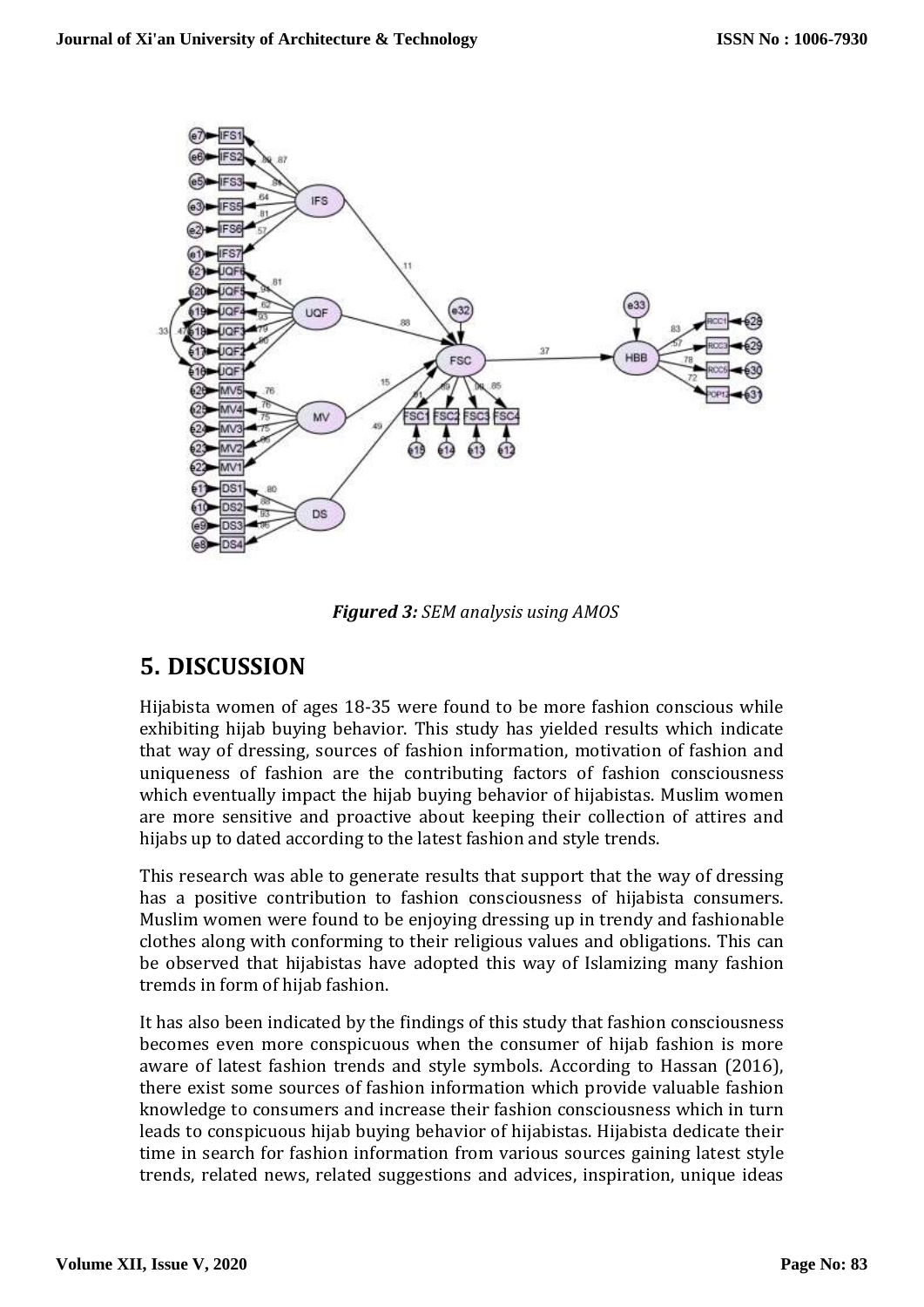and concepts and location of their desired product shops. Therefore, fashion consciousness increases with the higher availability and utilization of fashion information sources as hijabistas want to make sure their fashion need fulfillment. These information sources can be fashion magazines, fashion exhibitions, internet and social media, catalogues and store displays.

Fashion motivation positively influences fashion consciousness. As many authors and researchers explain that fashion becomes a motive and reason behind a consumer's buying behavior acting as a force behind their action i.e. motivation. This research has yielded results in favor of this theory. Fashion is not the only motive behind this behavior, congruency to personal values and belief systems, accordance and conformity to societal norms, personal sense of gratification, self-perception, personal views and opinion representation, symbolic religious and societal representation, general inclusion and acceptance of friends, family and colleagues and requirements of special events and ceremonies also act as reasons behind hijab buying behaviors of hijabistas.

Another important revelation as suggested by this study was that fashion conscious hijabistas seek more uniqueness in products especially hijab than the non-conscious consumers. That is why this research studied the impact of uniqueness of fashion on fashion consciousness of the consumer and showed positive results i.e. in favor of the theory. Many hijabista women were found to be choosing unique and different hijab styles and fashion over the common trends. They wanted to possess products different from others and to express their individualistically variant characteristics. As Hassan (2016), concluded that Muslim women desire and tend to exhibit fashion leadership and deny fashion followership.

# **6. CONCLUSION**

It can be concluded from above discussion that hijab fashion is a new trend that the modern Muslim women tend to be following keeping their individualism maintained. The more fashion conscious the hijabista are becoming, the more variations are being observed in their hijab buying behavior exhibited by them. This fashion consciousness and its contributing factors determine the hijab buying behavior of hijabistas. Pakistan is a Muslim majority country with more than 50% of the population being women. This market segment of hijabista seems to be growing in Pakistan with each passing day and it is important to observe, investigate and inquire more about this untapped market segment. Hijabista are becoming more style and fashion oriented in their apparel and hijab choice which may lead to greater opportunities for designers, apparel companies, retailers and manufacturers. This study gives a better understanding of this growing segment of the market for practitioners to recognize opportunity and avail it.

### **7. THEORETICAL AND PRACTICAL IMPLICATIONS**

The results of this research have many theoretical and practical implications. These results have opened doors for many other important discussions and arguments which will yield further evidence to generate theories about hijab fashion, fashion consciousness and hijab buying behavior. This study also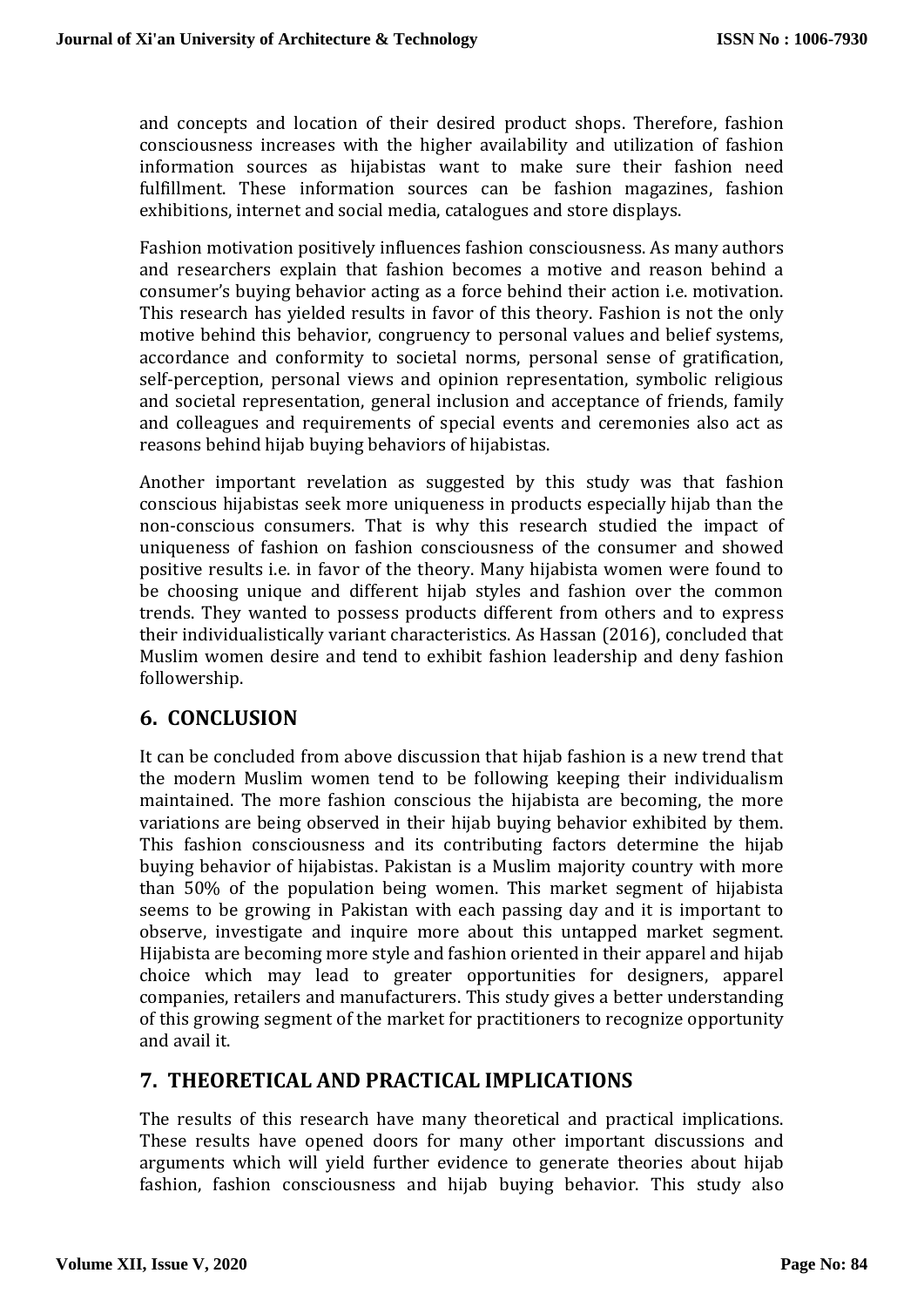contributes to the literature about Muslim consumer lifestyles and the untapped market of Islamic fashion. This study has also identified various contributors to fashion consciousness of hijabistas and their hijab buying behavior opening a new field for researchers to look in and investigate various factors of it. Previous studies were not performed in context to hijabistas of Pakistan so this study has enlightened this segment of Pakistani market.

This study has generated many managerial implications of great significance for the practitioners. Designers, manufacturers, retailers and marketers may find this research useful for information about the hijabista segment of the market. Modern Muslim women are more fashion conscious and tend to consume fashionable apparels especially hijab. This study generates evidence to support this theory and lays foundations for practitioners to design relevant strategies and tap this segment of the market. It will help practitioners to identify needs, wants, preferences and desires of hijabistas so that they may develop and design hijab and related products accordingly. Marketing, choice of media, advertising, value added services, store location, store ambiance, pricing, branding, retailing, distribution, delivery and online services and all such decisions may be taken in accordance with these findings. Other factors like seasonal variations, variety/novelty, regional variations, sizes, colors, themes, aesthetics, patterns may be designed in congruence with these findings.

# **8. LIMITATIONS AND FUTURE RESEARCH**

This study is limited to the students of 5 universities of Lahore and geographical differences exist and age groups of 18-35 years. The numbers of respondents were only 316 which may not as sufficient to have good generalizability for a greater population. There are no moderators and mediators in this research. This research cannot claim to be without any biasness. Future researches may include religious beliefs and values. The impacting factors on fashion consciousness mentioned here are not claimed to be the only factors contributing to fashion consciousness. Other factors may exist that maybe included in other researches. Hijab fashion is a new trend and other researches may use other data collection techniques. Future researches may be based upon all these limitations.

### **9. REFERENCES**

- **1.** Ahmad, N., Iqbal, N., & Javed, K. (2014). Impact of Islamic Fashion Marketing on Islamic Marketing: "A Case Study of Pakistani Women's". *Kuwait Chapter of Arabian Journal of Business and Management Review, 3*(5), 66-72.
- **2.** Al-Albani, M. N. (2002). *Jilbab Wanita Muslimah (Edisi Indonesia)* (Hidayati Ed.): Media Hidayah.
- **3.** Blommaert, J., & Varis, P. (2015). Culture as Accent: The Cultural Logic of Hijabistas. *Semiotica, 203*, 153-177.
- **4.** Bohdanowicz, J., & Clamp, L. (1994). *Fashion Marketing*: Routledge New York, NY.
- **5.** Cardoso, P. R., Costa, H. S., & Novais, L. A. (2010). Fashion Consumer Profiles in the Portuguese Market: Involvement, Innovativeness, Self-Expression and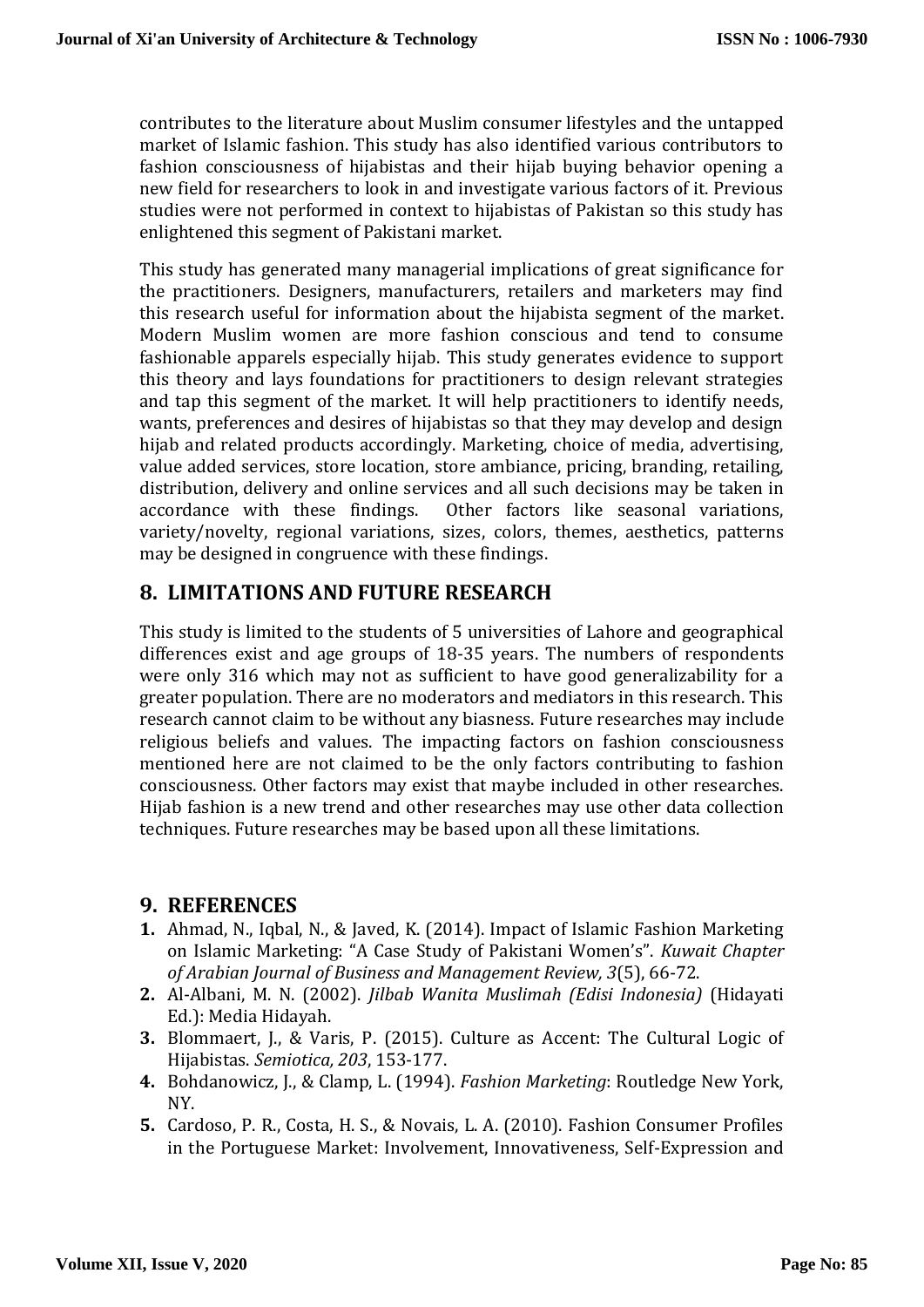Impulsiveness as Segmentation Criteria. *International journal of consumer studies, 34*(6), 638-647.

- **6.** Chen‐Yu, J. H., & Seock, Y. K. (2002). Adolescents' Clothing Purchase Motivations, Information Sources, and Store Selection Criteria: A Comparison of Male/Female and Impulse/Nonimpulse Shoppers. *Family and Consumer Sciences Research Journal, 31*(1), 50-77.
- **7.** Cox, D. F., & Rich, S. U. (1964). Perceived Risk and Consumer Decision-Making - The Case of the Telephone Shopping. *Journal of Marketing Research (JMR), 1*(4), 32-39.
- **8.** El Guindi, F. (1999). *Veil: Modesty, Privacy and Resistance*. New York: Berg.
- **9.** Engel, J. F., Blackwell, R. D., & Miniard, P. W. (1995). *Consumer Behavior* (8th ed.). Chicago, IL.: Dryden.
- **10.**Guay, F., Chanal, J., Ratelle, C. F., Marsh, H. W., Larose, S., & Boivin, M. (2010). Intrinsic,Identified, and Controlled Types of Motivation for School Subjects in Young Elementary School Children. *British Journal of Educational Psychology, 80*(4), 711–735.
- **11.**Gutman, J., & Mills, M. K. (1982). Fashion Life Style, Self-Concept, Shopping Orientation, and Store Patronage: An Integrative Analysis. *Journal of retailing, 58*(2), 64.
- **12.**Hassan, S. H., & Harun, H. (2016). Factors influencing fashion consciousness in hijab fashion consumption among hijabistas. *Journal of Islamic Marketing*.
- **13.**Hassim, N. (2014). A Comparative Analysis on Hijab Wearing in Malaysian Muslimah Magazines. *The Journal of the South-East Asia Research Center for Communications and Humanities., 6*(1), 79-96
- **14.**Ibrahim, N. A., Ghazali, Z., & Zakaria, Z. (2011). The Influence of Socialization Agents on Fashion Consciousness. *International Journal of Business and Social Science, 2*(14), 127-134.
- **15.**Information Used in the Purchase of Men's Apparel. *Journal of Consumer Studies & Home Economics, 24*(1), 67.
- **16.**Jin, B., & Son, J. (2013). Face Saving, Materialism, And Desire For Unique Apparel Products: Differences Among Three Asian Countries. *The Journal of The Textile Institute, 105*(3), 304-313.
- **17.**Khare, A., Parveen, C., & Mishra, A. (2012). Influence of Normative and Informative Values on Fashion Clothing Involvement of Indian Women. *Journal of Customer Behaviour, 11*(1), 9-32.
- **18.**Kratz, C., & Reimer, B. (1998). Fashion in the face of postmodernity. *The postmodern presence: readings on postmodernism in American culture and society*, 193-211.
- **19.**Lertwannawit, A., & Mandhachitara, R. (2012). Interpersonal Effects on Fashion Consciousness and Status Consumption Moderated by Materialism in Metropolitan Men. *Journal of Business Research, 65*(10), 1408-1416.
- **20.**Mullen, B., & Johnson, C. (1990). *Psychology of Consumer Behavior*. Hillsdale, NJ: Lawrence Erlbaum.
- **21.**Nam, J., Hamlin, R., Gam, H. J., Kang, J. H., Kim, J., Kumphai, P., . . . Richards, L. (2007). The Fashion-Conscious Behaviours Of Mature Female Consumers. *International journal of consumer studies, 31*(1), 102-108.
- **22.**O'Cass, A., Lee, W. J., & Siahtiri, V. (2013). Can Islam and Status Consumption Live Together in the House of Fashion Clothing? *Journal of Fashion Marketing and Management, 17*(4), 440-459.